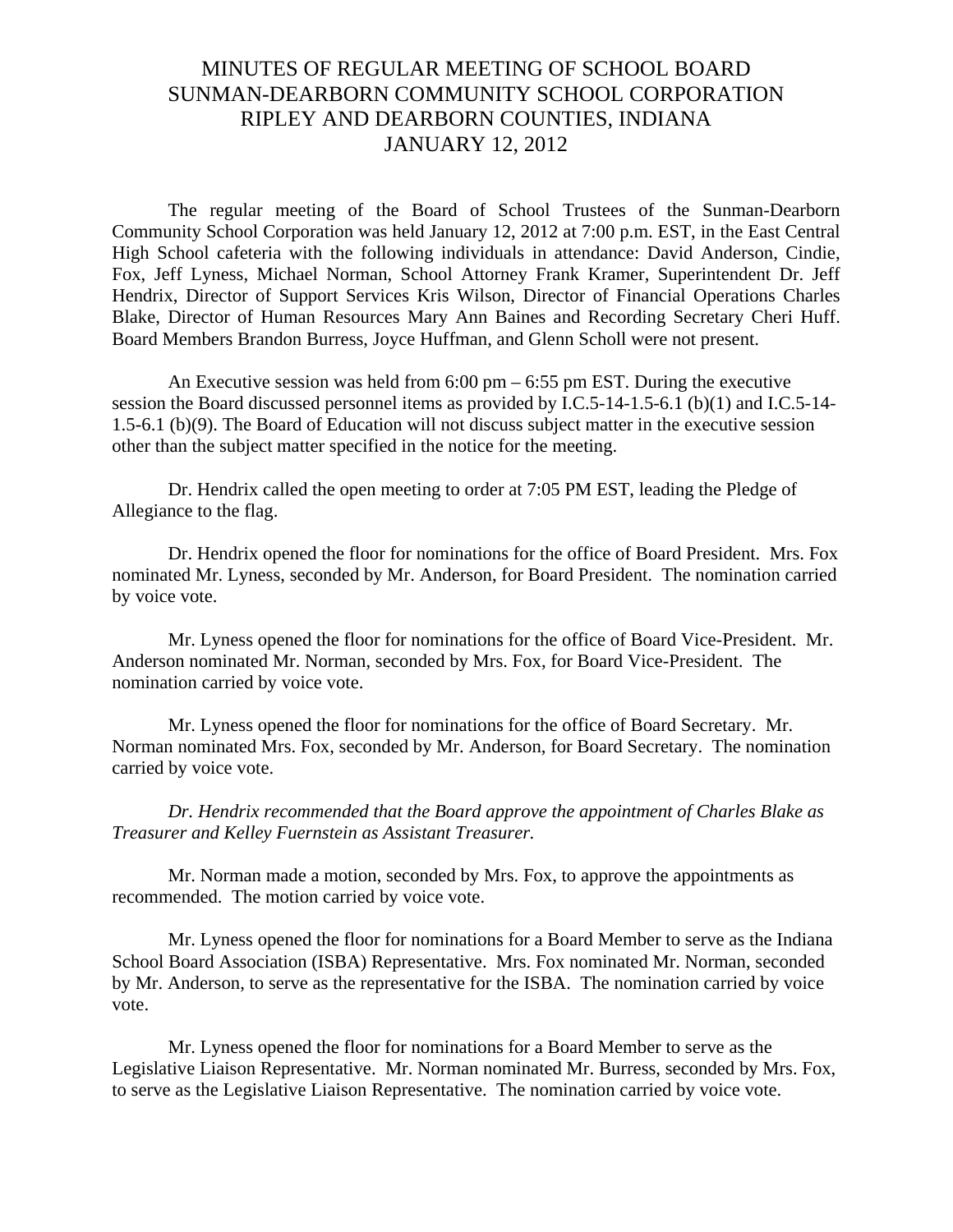## *Dr. Hendrix recommended that the Board approve the appointment of Cheri Huff as Recording Secretary.*

Mr. Anderson made a motion, seconded by Mr. Norman, to approve the appointment as recommended. The motion carried by voice vote.

Mr. Lyness opened the floor for nominations for two Board Members to serve on the Sunman-Dearborn Endowment Board. Mr. Norman nominated Mrs. Fox and Mr. Anderson, seconded by Mrs. Fox, to serve on the Sunman-Dearborn Endowment Board. The nomination carried by voice vote.

Mr. Lyness asked for a recommendation from the Board for approval of the Regular Board Meeting dates. Mrs. Fox made a motion, seconded by Mr. Norman, to keep the dates of the Regular Board Meetings as is; the second Thursday of every month. The motion carried by voice vote.

Mr. Lyness asked for a recommendation from the Board for approval of Board Compensation for 2012. Mr. Norman made a motion, seconded by Mr. Anderson, to keep Board compensation for 2012 as is. The motion carried by voice vote. (see attached)

Mr. Lyness opened the floor for nominations for the office of Board of Finance Committee President. Mr. Norman nominated Mrs. Fox seconded by Mr. Anderson, to serve as the Board of Finance Committee President. The nomination carried by voice vote.

Mr. Lyness opened the floor for nominations for the office of Board of Finance Committee Vice-President. Mrs. Fox nominated Mr. Lyness, seconded by Mr. Norman, to serve as the Board of Finance Committee Vice-President. The nomination carried by voice vote.

- *Mr. Lyness read the items on consent agenda.*
- *4.1 Approval of Minutes for the Executive Session on December 12, 2011, the Regular Board Meeting on December 15, 2011, and the Public Meeting on December 15, 2011.* (see attached)
- *4.2 Approval of claims for payment 113234 113498* (see attached)
- *4.3 Approval of personnel report*

|                      | <b>Request for Medical Leave</b>            |                       |
|----------------------|---------------------------------------------|-----------------------|
| Name                 | <b>Building &amp; Assignment</b>            | <b>Effective Date</b> |
|                      | <b>EC/Teacher Assistant</b>                 | 1/4/2012              |
|                      | ND/Teacher                                  | 5/23/2012             |
|                      | <b>Recommendation for Employment</b>        |                       |
| Name                 | <b>Building &amp; Assignment</b>            |                       |
| <b>Thomas Harris</b> | <b>Director of Support Services</b>         |                       |
| Denise Schneider     | EC/Custodian                                |                       |
| Becky Busha          | $EC/Cafeteria (2-hr)$                       |                       |
| Lynn Loichinger      | EC/Cafeteria (2 hrs to $2 \frac{1}{2}$ hrs) |                       |
| Patrick Wilbur       | <b>Boys Assistant Track Coach</b>           |                       |
| Todd Crabill         | <b>Girls Assistant Track Coach</b>          |                       |
| Rachel Posey         | Girls Assistant Track Coach                 |                       |

*4.4 Approval of overnight field trip* 

 *Donna Tanner and 55 ECHS Music students going to a Music Festival in Chicago, IL leaving on 4/27/12 and returning on 4/29/12.* (see attached)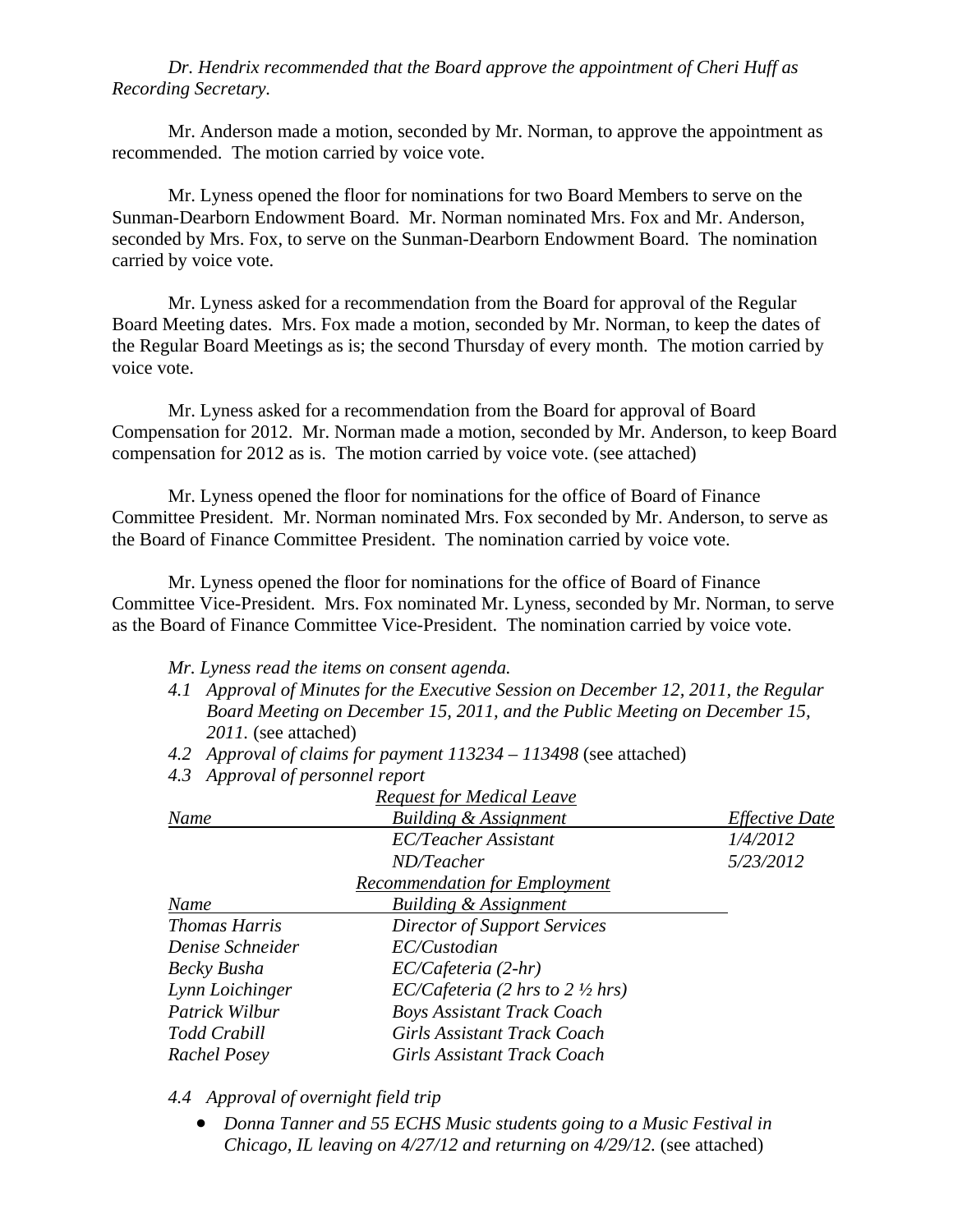- *4.5 Approval to accept donations* 
	- *Intermec Foundation donating \$2,000.00 to North Dearborn for improving technology.*
	- *Various items to be accepted and used in the 6th grade Accelerated Reader auction at the Intermediate School.*
- *4.6 Approval of pay rates* (see attached)

*Dr. Hendrix recommended that the Board approve with one motion and one vote the Consent Agenda Items 4.1 through and including 4.6 as presented.* 

Mrs. Fox made a motion, seconded by Mr. Norman, to approve consent agenda items as recommended. The motion carried by voice vote.

Mr. Lyness recognized Mr. Kramer, School Attorney.

*Mr. Kramer stated that he needs the Board to act on a request he received to appoint a hearing officer for a matter involving an employee of the district.*

 Mrs. Fox made a motion, seconded by Mr. Norman, to appoint a hearing officer as requested. The motion carried by voice vote.

Mr. Lyness reminded the Board that the approval of the 2012-13 school calendar was tabled to this Board Meeting. He stated that the recommendation for Option C received a motion but no second. Mr. Lyness asked if there was a second at this time. There was no second, therefore the motion dies. Mr. Norman made a motion, seconded by Mrs. Fox, to approve calendar Option C-1 for the 2012-13 school year. Mr. Anderson stated that option C-1 combines what both the public and the teachers wanted. The motion carried by voice vote.

*Dr. Hendrix recommended that the Board approve the ROD Inter-local agreement as presented.* 

 Mr. Anderson made a motion, seconded by Mrs. Fox, to approve the agreement as recommended. The motion carried by voice vote.

*Mr. Kramer stated that he had received a request for the School Corporation to pay the attorney fees for the matter involving Mrs. Vennemeier and made a recommendation that the School Board deny this request.* 

Mrs. Fox made a motion, seconded by Mr. Norman, to deny the request as recommended. The motion carried by voice vote.

Mr. Lyness recognized Mrs. Baines, Director of Human Resources.

*Mrs. Baines recommended that the Board approve the annual conflict of interest statements as presented.* 

Mrs. Fox made a motion, seconded by Mr. Anderson, to approve the statements as recommended. The motion carried by voice vote.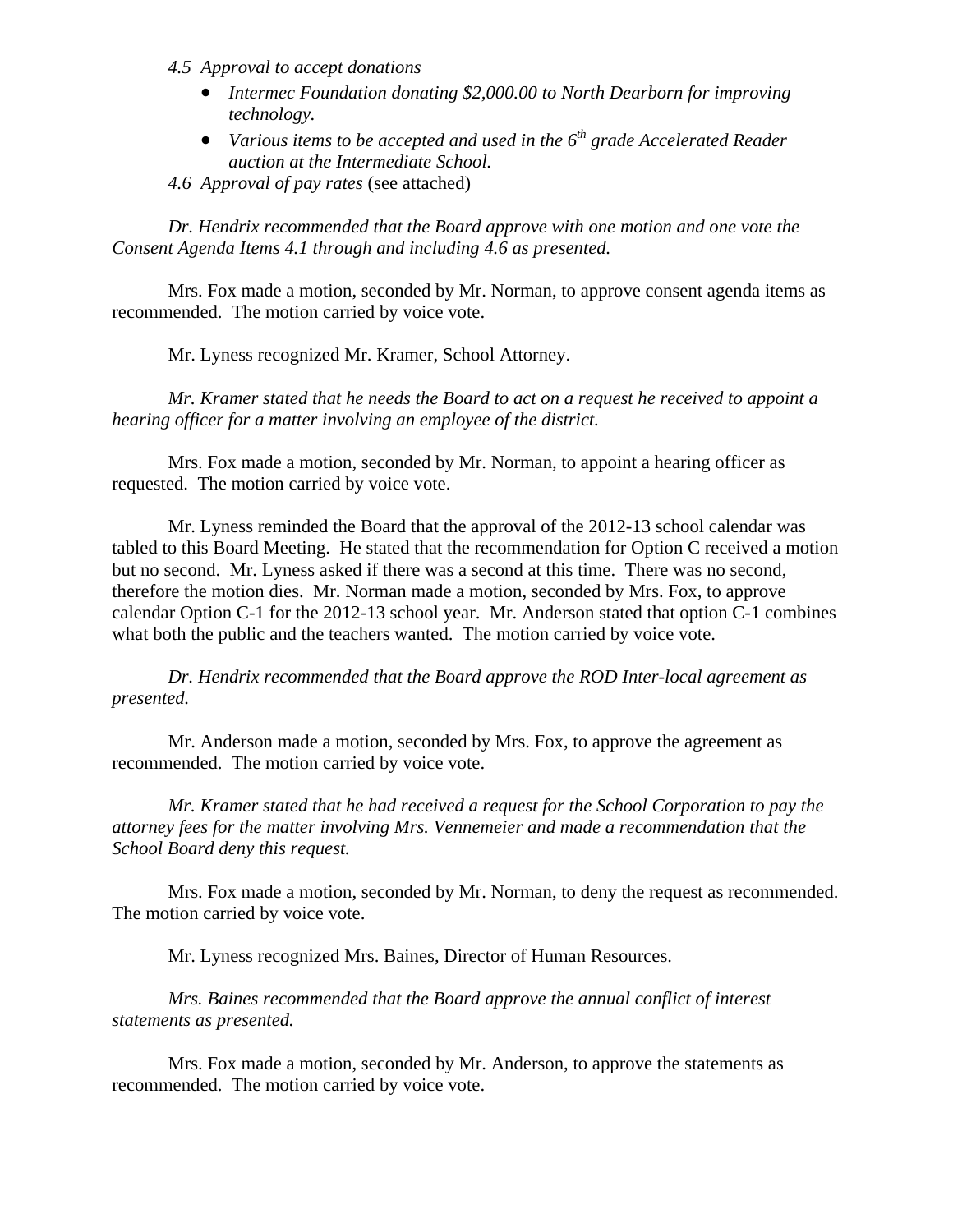Mr. Lyness recognized Mr. Blake, Director of Financial Operations.

Mr. Blake reviewed the Financial Report for all of 2011 and reviewed all funds for 2011. He stated that we are moving in the right direction.

*Mr. Lyness asked for public comments and read the public comments policy.* 

The public presented the Board with their concerns on the following topics:

Proposed termination of Dr. Deutsch, the results of the calendar survey not being posted on the website, poor communication, calendar option C-1, problems with the new computer tech structure, the decision to deny paying attorney fees, and the strategic plan committee members.

Nancy Kordenbrock Gest of Blue Goose Road welcomed the Board to come to a  $7<sup>th</sup>$  and 8<sup>th</sup> grade band event.

 Christie Andres, teacher at S-DIS, thanked the Board for listening to the public in regards to Mrs. Vennemeier's contract.

 Mr. Lyness thanked the public for their comments and stated that one of the Board's goals is to get better at communication.

Mr. Lyness asked for any comments from the S-DEA. There were no comments.

Mr. Lyness recognized the Principals to report on their buildings.

 Mrs. Vennemeier, S-DIS, reported on second quarter honor roll, her buildings dedication to the Leukemia and Lymphoma Society, the St. Jude Math-A-Thon, and Destination Imagination.

Mrs. Morton, SE, reported on the  $3<sup>rd</sup>$  and  $4<sup>th</sup>$  grade winter program led by Mrs. Gast, Mrs. Iva McConnell sitting in as "Principal for the day", a P.J. party to benefit Riley Hospital, and the I-READ3.

Mr. Bond, NDE, reported on receiving a grant for technology, the successful  $1<sup>st</sup>$  and  $2<sup>nd</sup>$ grade music concert; thanking Ms. Wilson, the  $2^{nd}$  graders working with Ms. Ashley McConnell's culinary arts classes, and how the buildings have been using the data from Acuity testing.

 Mr. Goessling, BE, thanked Pam Gast for the great winter program at the Performing Arts Center, reported on the successful PTO Santa Shop this season and stated the Winter Festival is March 2, Mr. Hutchinson's character education focus is self-control, alertness and action, Patrick Mitchell won the  $4<sup>th</sup>$  grade spelling bee, and professional development that will take place the last 2 weeks of February thanks to a grant through Title I.

 Mrs. Baudendistel, S-DMS, thanked the Board for supporting the recommendation for her to become the S-DMS Principal. She reported on the great musical talent in her building, the start of a parent/community outreach program, Acuity, and invited the Board Members to come by for a visit.

 Mr. Lyness asked the Board to comment on any items of interest. There were no Board comments.